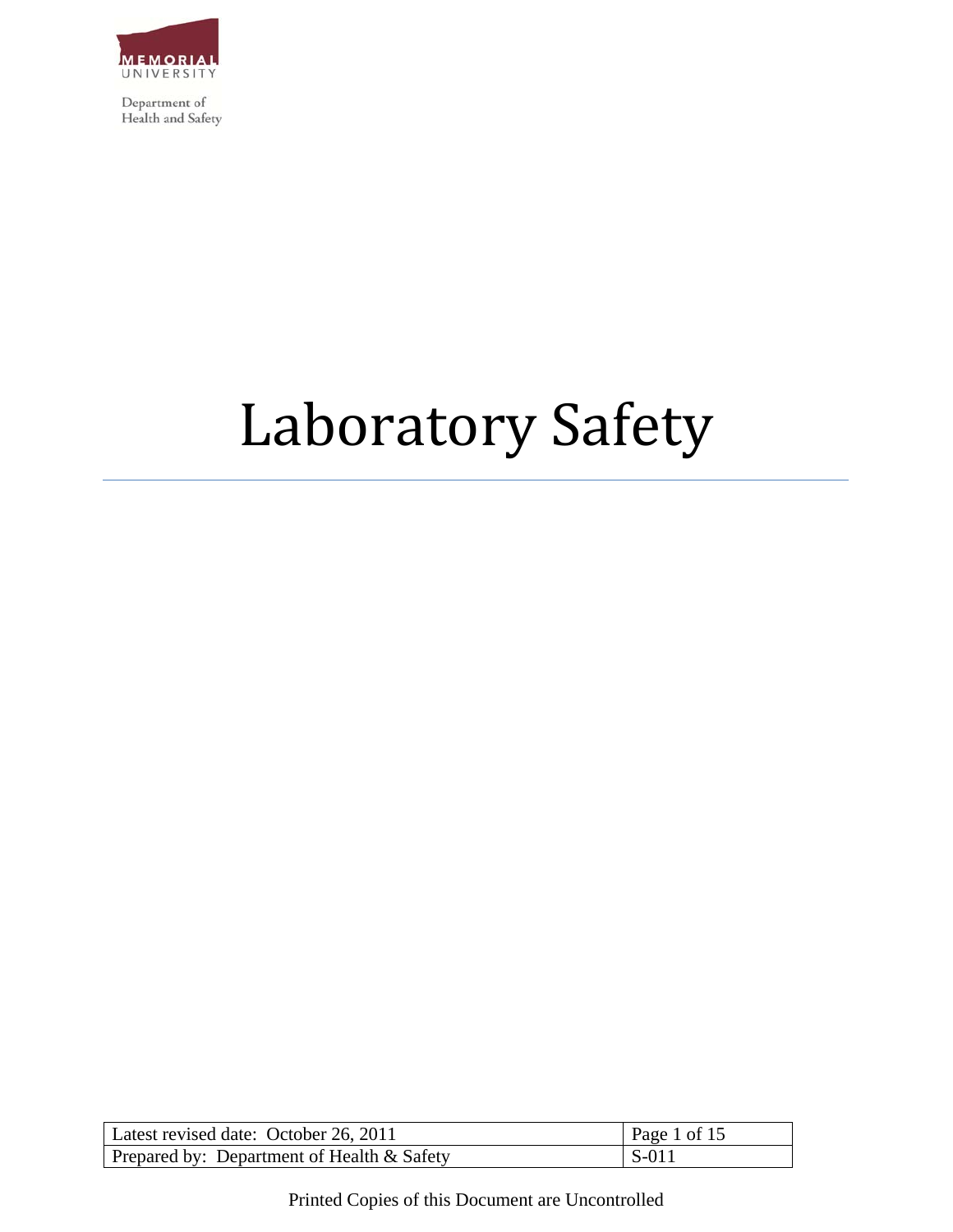

Health and Safety

#### Introduction

Memorial University provides a safe and healthy work environment for students, staff, faculty, and researchers who are required to use the lab facilities within the University. The very nature of laboratory activities involves some measure of risk. It is incumbent upon administrators, teaching and research staff, and students to keep these risks to a minimum, not only to protect themselves, but also other building occupants. All reasonable measures will be taken to eliminate injuries and prevent exposure to hazardous materials and to develop, adopt, and teach responsible and prudent laboratory practices that go beyond minimum legislative requirements and standards.

#### **1.0 Purpose**

To ensure Laboratory Safety measures are communicated and standardized for all Memorial University owned and operated laboratories.

#### **2.0 Application**

This procedure applies to all laboratories owned and/or operated by Memorial University.

#### **3.0 Scope**

- Provide general guidelines and basic rules that would be considered the minimum requirement for the safe operation of a laboratory at Memorial University.
- Protect laboratory workers and supervisors from health and safety hazards.
- Define responsibilities of supervisors and those who use laboratory equipment and facilities.
- Provide a standard of safe laboratory practices which allows the University to meet the requirements of the Occupational Health and Safety Act and Regulations.

#### **4.0 Definitions**

4.1 Teaching Laboratory

A laboratory where a group of students simultaneously receive instruction in, and perform experimental procedures associated with, a formally approved Memorial University academic course.

4.2 Research Laboratory

A laboratory set up primarily to conduct research and/or to train individuals in advanced laboratory practice.

| Latest revised date: October 26, 2011      | Page 2 of 15 |
|--------------------------------------------|--------------|
| Prepared by: Department of Health & Safety | S-011        |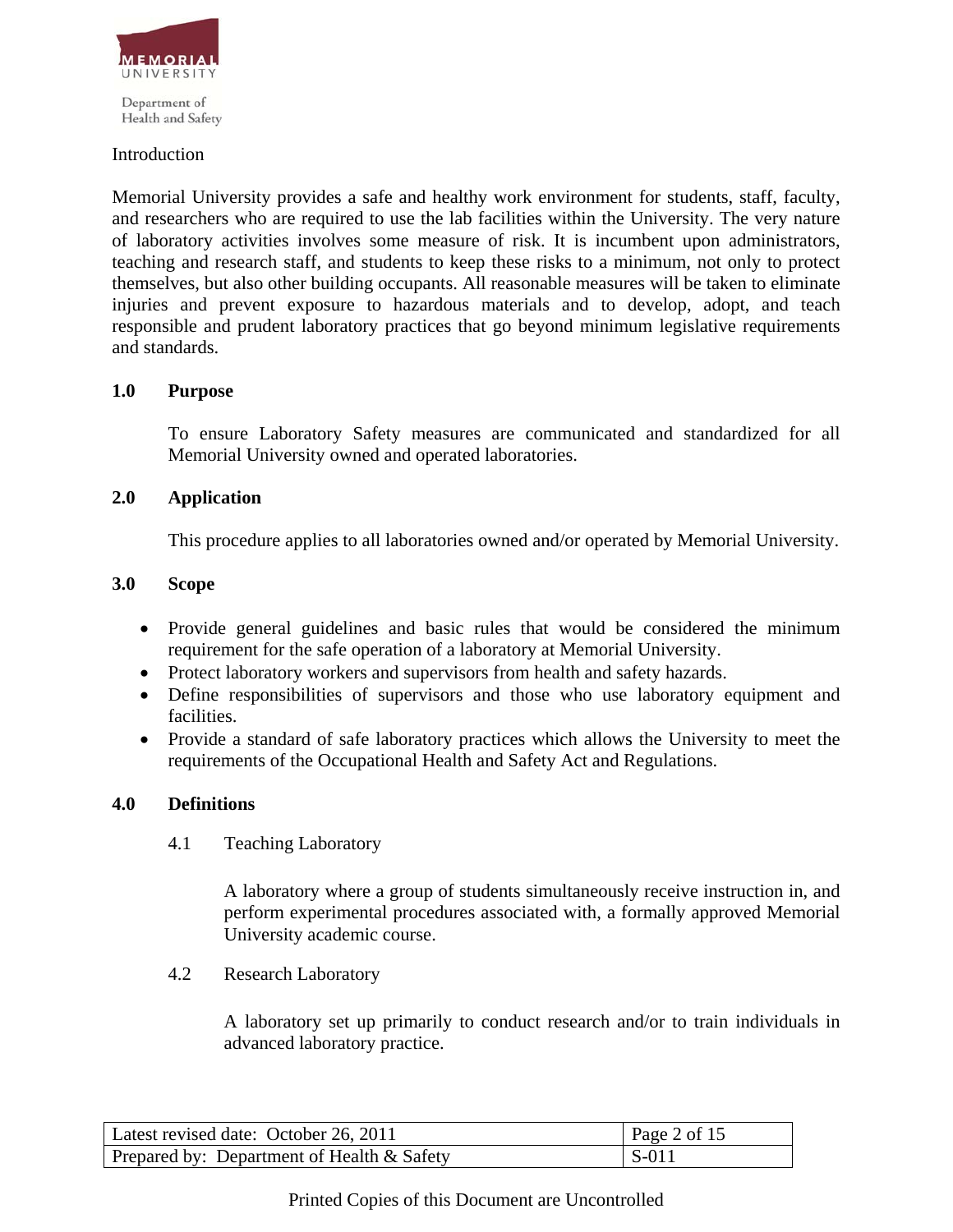

Health and Safety

#### 4.3 Supervisor

A person who has charge of a workplace or authority over a worker. At the University this includes all faculty and staff who administer a laboratory.

#### 4.4 Laboratory Worker

At Memorial University this includes all individuals who perform procedures in a laboratory. Some of these individuals may have supervisory functions.

4.5 Hazardous Agent

Any physical, chemical, radioactive, or biological material or product that may pose a health or safety hazard to those exposed.

#### **5.0 General Lab Safety Rules:**

- All laboratory personnel must obtain core WHMIS (workplace hazardous materials information system) training and hazard-specific or job-specific training. Core WHMIS training is offered by Memorial each semester. Hazard-specific or jobspecific training can be obtained from the Department of Health & Safety and/or from your supervisor.
- Know the location of all safety equipment in the laboratory, such as eye wash, emergency shower, fire extinguishers, fire alarm, telephone, as well as emergency phone numbers.
- Know the correct use of all safety equipment available to you. Keep equipment accessible at all times.
- Wear appropriate personal protective equipment (PPE), e.g. lab coats, proper eye wear, gloves, respirators, and face shields where needed. *Note: latex gloves provide no chemical resistance.*
- Never wear contaminated PPE outside of the lab area.
- Follow all standard operating procedures (SOP's) for the equipment in your lab.
- Consult the material safety data sheet prior to using any chemical and follow the proper procedures when handling, storing, or manipulating them.
- Always be prepared before the commencement of any laboratory experiment. Know specific safety rules and procedures for your lab.
- Be certain that all hazardous materials are stored and labelled properly according to WHMIS requirements and MSDS's. Store only enough chemical necessary for a reasonable period of time. Store in an area only accessible to laboratory personnel. Segregate chemicals where necessary.
- Maintain workplace or WHMIS labels.
- Prepare and Maintain a chemical and equipment inventory for your lab.
- Keep up-to-date MSDS's for all chemicals and mixtures in your lab and make available to all laboratory personnel.

| Latest revised date: October 26, 2011      | Page 3 of 15 |
|--------------------------------------------|--------------|
| Prepared by: Department of Health & Safety | l S-011      |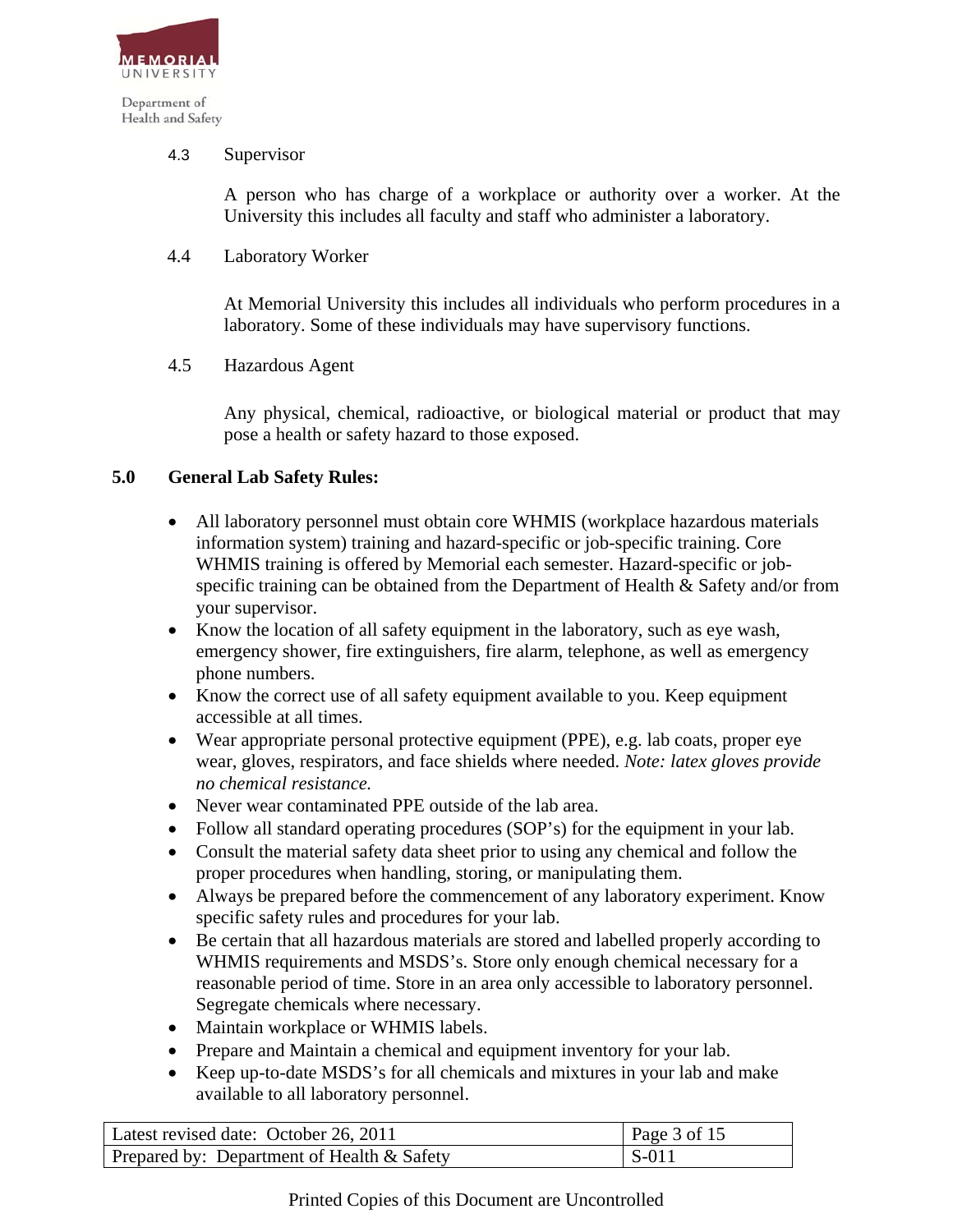

- Determine potential hazards and appropriate safety precautions before beginning new lab operations and experiments and confirm that existing safety equipment is sufficient for the procedure.
- Use equipment for its designated purpose and never use equipment if it appears damaged or is not in good working condition.
- Perform regular lab checks on all equipment and remove any defective or broken equipment immediately, e.g., broken thermometer gauge, cracked or chipped glassware, frayed or damaged cords.
- Ensure that the laboratory supervisor is informed about any unsafe condition.
- Ask questions when you are not sure what to do in the lab.
- Never disturb or distract another lab worker when they are engaged in laboratory procedures.
- Never bring food or drinks into the lab. No coffee makers or food preparation equipment are permitted in the lab unless for laboratory purposes.
- Do not mouth pipette. Use mechanical transfer devices at all times.
- No rough housing (horseplay) or pranks in the lab.
- Spills in the laboratory should be cleaned up immediately and with appropriate equipment unless it is an unknown substance or there is a potential for serious injury (explosive, toxic vapors).
- Never try to clean up a spill of corrosive chemical or that which releases toxic vapours without an appropriate respirator.
- Keep appropriate spill kits available in the lab that are fully stocked at all times, e.g., mercury, radiation, biohazardous or for general spills.
- Report all such incidents or accidents to your supervisor, fill out an incident report form and submit it to the Department of Health & Safety.
- Seek medical attention immediately if injured, irritation persists, or if you know or suspect that you have come in contact with a hazardous agent.
- If a spill results in a fire, attempt to extinguish it. If you cannot extinguish it, pull the nearest fire alarm and follow evacuation procedures. Never attempt to extinguish a fire if you feel that your life may be in danger.
- Never block emergency exits, emergency equipment, or an electrical panel.
- Decontaminate any work area that has or may have come into contact with a hazardous chemical.
- Follow proper waste disposal procedures.
- Fill out a Request for Waste Disposal Form and send it to the Department of Health  $\&$ Safety.
- Segregate waste unless used together in an experiment, e.g., halogenated flammable liquids and non-halogenated flammable liquids, acids and bases, cyanides and acids, etc.
- Label all waste appropriately. Use complete chemical names, no acronyms or abbreviations. Include all chemicals mixed together in a waste container on the label.
- Do not store waste for prolonged periods of time. A maximum of three months will be tolerated. Some chemicals expire before or by this period and some decompose to release hazardous agents or become more hazardous the longer that they are stored.

| Latest revised date: October 26, 2011        | Page 4 of 15 |
|----------------------------------------------|--------------|
| Prepared by: Department of Health $&$ Safety | S-011        |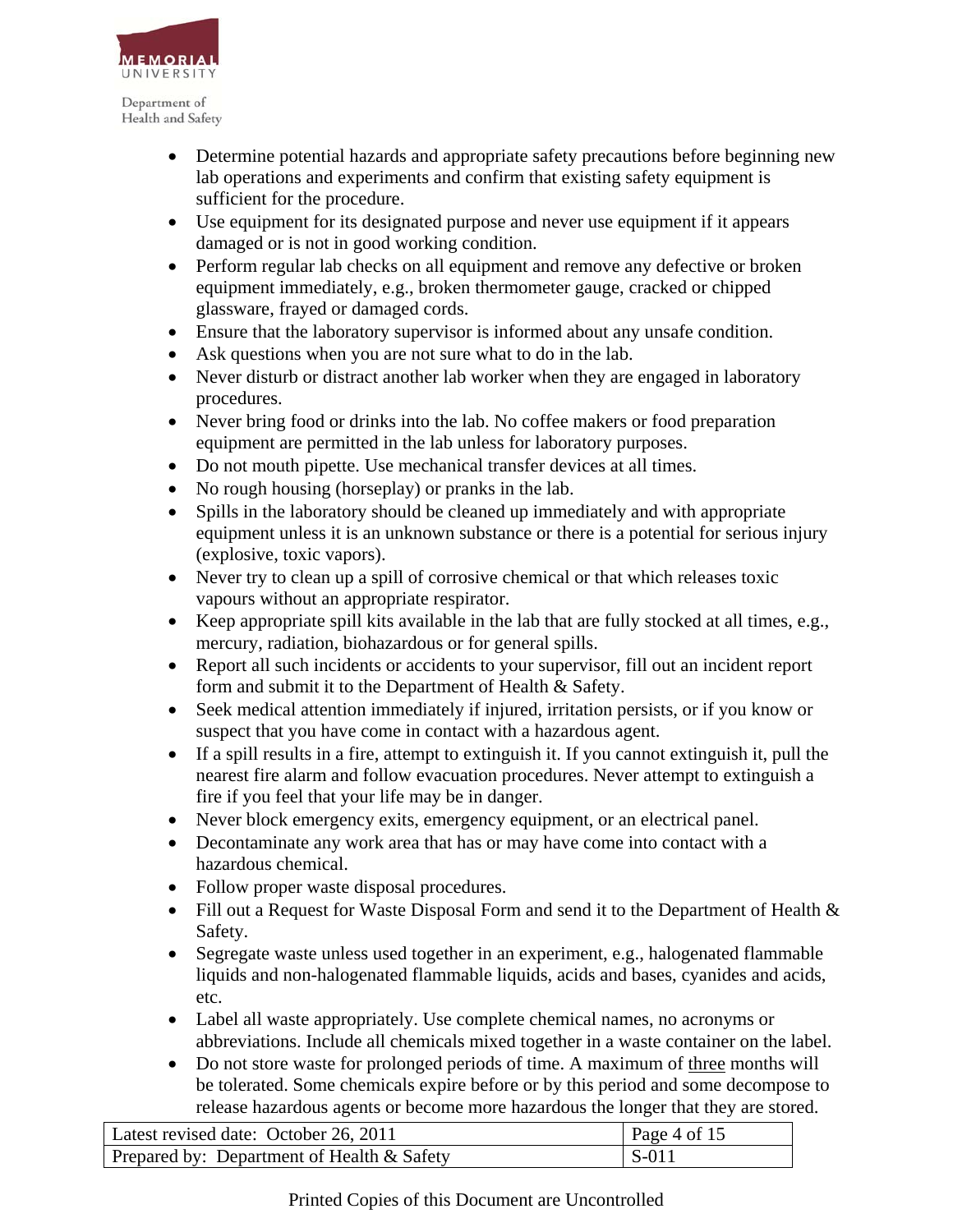

- Do not engage in repetitive motion duties for long periods of time. This type of work can lead to eye, muscle, and/or joint strain.
- Wash hands and arms thoroughly before leaving the lab especially when working with radioisotopes or biohazardous material.
- Replace chemicals to storage areas and turn off any equipment that is not in use when leaving the lab. Practice good housekeeping and chemical hygiene.
- Lock lab at all times when no one is present and restrict access to the lab to authorized personnel. No children or pets allowed.
- No personal equipment should be stored in the lab, e.g., bicycles.
- Ensure that visitors to the lab are equipped with the appropriate safety equipment.
- Do regular, formal laboratory inspections and apply corrective actions. Take part in informal weekly or monthly lab checks.
- Working alone is an unsafe practice. However, if you have to work alone, take measures to ensure that others are aware of your location and have someone check on you periodically.

## **6.0 Chemical Substances**

- 6.1 Memorial keeps under constant review the use or presence of chemical substances at the University that may be hazardous to the health or safety of workers and will, wherever it is reasonably practicable, substitute a safer or less hazardous substance.
- 6.2 Memorial will ensure that where a hazardous chemical substance is present at a workplace, all practicable measures are taken to prevent the exposure of workers to the extent that may be injurious to their health.
- 6.3 The University will take all reasonable steps to ascertain from suppliers the chemical formulation of all chemicals brought into the workplace, the hazards which might arise from its handling or use, and the precautions that need to be taken to ensure the health and safety of workers.
- 6.4 The University will ensure that a substance produced, used, or handled at a lab that, by reason of toxicity, flammability or reactivity, creates risk to the health or safety of workers is contained in a suitable container. The container shall be clearly labeled to identify the substance, the hazards associated with its use or handling, the workplace uses for which it is intended, and protective measures to be taken by workers before, during, and after its use.
- 6.5 Hazardous residue or waste shall be placed into suitably labeled and approved containers for safe disposal.

| Latest revised date: October 26, 2011      | Page 5 of 15  |
|--------------------------------------------|---------------|
| Prepared by: Department of Health & Safety | $\vert$ S-011 |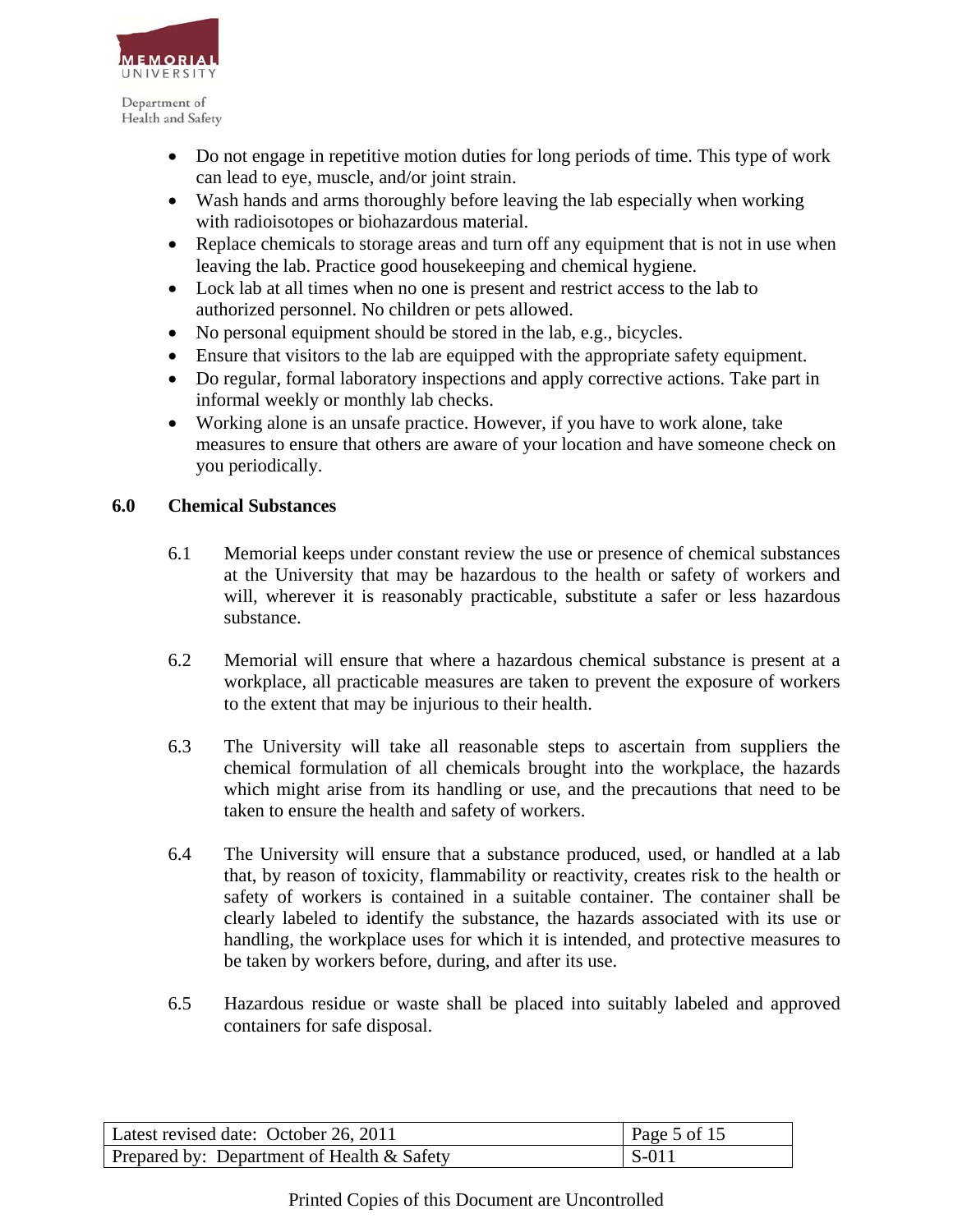

- 6.6 Memorial will prepare, in consultation with the occupational health and safety committee, a list of all chemical substances regularly used, handled, or produced within the University that may be a hazard to the health or safety of workers.
- 6.7 Memorial will ensure that atmospheric contamination of the workplace by chemical substances is kept as low as is reasonably practicable, and in the case of the substances for which a threshold limit value is currently established by the ACGIH, that threshold value shall not be exceeded.
- 6.8 Memorial will ensure that every worker is informed of the nature and degree of health effects of the chemical substances to which the worker is exposed by virtue of his or her work and that the exposure of workers to harmful chemical substances is as little as is reasonably practicable.
- 6.9 Where those working in labs might be exposed to contact with chemicals harmful to the skin, facilities shall be available for workers to effectively cleanse the contaminated body areas. Where corrosive chemicals are involved, emergency water baths, showers, jump tanks, eyewash facilities, or other effective means of treatment shall be readily available.

## **7.0 Transporting Chemicals**

Laboratories use many chemicals that may pose a threat to personal injury when mishandled; therefore, it is best to practice safety with regards to all chemicals in a laboratory.

- Transporting bottles of acids, solvents, or any other liquids should be done with the use of a cart. If a cart is not available for such use, use an approved bottle carrier or transport only one bottle at a time, secured with both hands one on the neck of the bottle, while the other is placed underneath the bottle. Bottles should not be picked up by the cap or by the glass ring near the neck of the bottle.
- Use a stable cart for transporting chemicals. Do not place bottles near the edge, against each other, or against other glassware during transport. If incompatible chemicals must be transported on the same cart, they should be kept physically separated or placed on separate shelves of the cart.

## **8.0 Storing Chemicals**

 Proper chemical storage and awareness of incompatibilities is extremely important in order to maximize personal safety with respect to chemical spills, chemical incompatibilities, and fire or explosion control. Some general chemical storage guidelines include:

| Latest revised date: October 26, 2011      | Page 6 of 15 |
|--------------------------------------------|--------------|
| Prepared by: Department of Health & Safety | $\mid$ S-011 |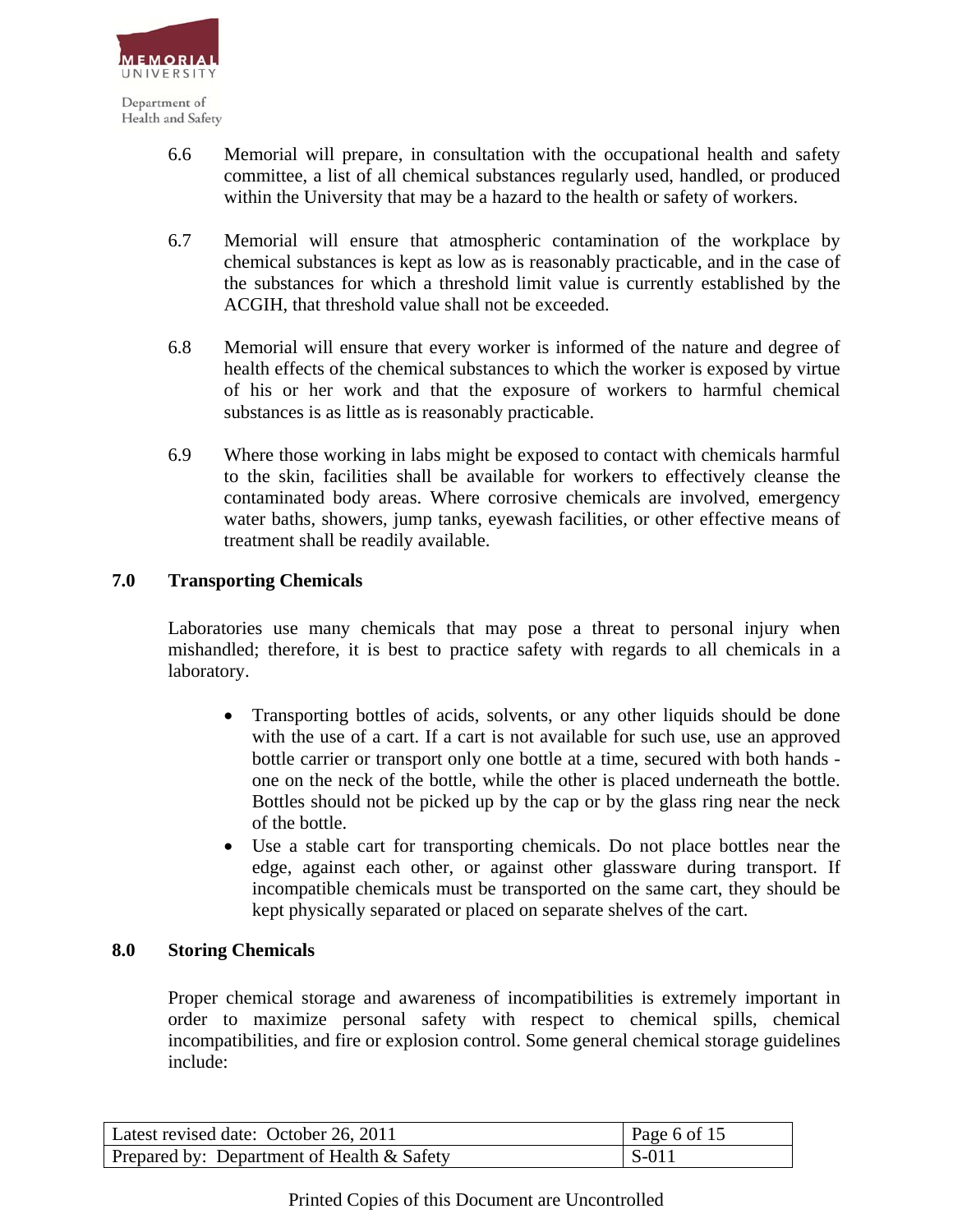

- Specific instructions on chemical storage may be obtained from the MSDS or on the container label.
- Ensure that all containers are in good condition and are properly labeled, including the date of purchase.
- Store incompatible chemicals separately as opposed to alphabetically. Incompatible chemicals should not be stored in same containment unit or cupboard.
- Ensure that all storage locations are dry and adequately ventilated.
- Secure all storage shelves and cabinets to prevent tipping. Shelves should not be overloaded.
- Liquid chemicals should be stored below eye level.
- Flammable liquids should be stored in approved vented safety cabinets.
- When in use, flammable liquids should be limited to minimal quantities.
- The date of purchase, as well as the date of opening, of all peroxide forming chemical should be indicated on the corresponding container.
- Secure gas cylinders to bench or permanent structure and away from heat sources.
- All chemicals in a lab should have a definite storage place and should be returned to this place after being used.
- Chemicals must never be stored on the floor.
- Appropriate containers, such as those used in experiments, for storage or for waste, should be used according to the type of chemical. Often the MSDS will provide the specific information.
- Containers must be checked often (at least weekly) for any signs of chemical leakage.
- All containers must have caps and covers that are securely in place whenever the container is not in use, and never use cracked or chipped containers.
- Chemicals should be stored as close as possible to the area where they are used in order to minimize the distance that the chemical is transported.
- The following groups of chemicals must be separated from each other: oxidizers and flammables; acids and bases; and acids and cyanides. In the case of acids and bases, they can be stored in the same area but kept physically separated, e.g., use of polyethylene trays to keep them from mixing if a spill occurred. Oxidizers should not be stored on wooden shelves.

# **9.0 When working with mechanical and hydraulic equipment:**

- a. Wear safety glasses when operating or observing machine tools.
- b. Remove rings and other jewelry before operating mechanical equipment.
- c. Do not wear loose clothing while operating a machine.
- d. Contain long hair or use a hair net while operating a machine.
- e. Never leave a running machine unattended.
- f. Open and close all valves slowly.
- g. If any oil is spilled, clean up the oil spills or cover them with absorbent compounds to prevent falls.

| Latest revised date: October 26, 2011      | Page 7 of 15 |
|--------------------------------------------|--------------|
| Prepared by: Department of Health & Safety | $S-011$      |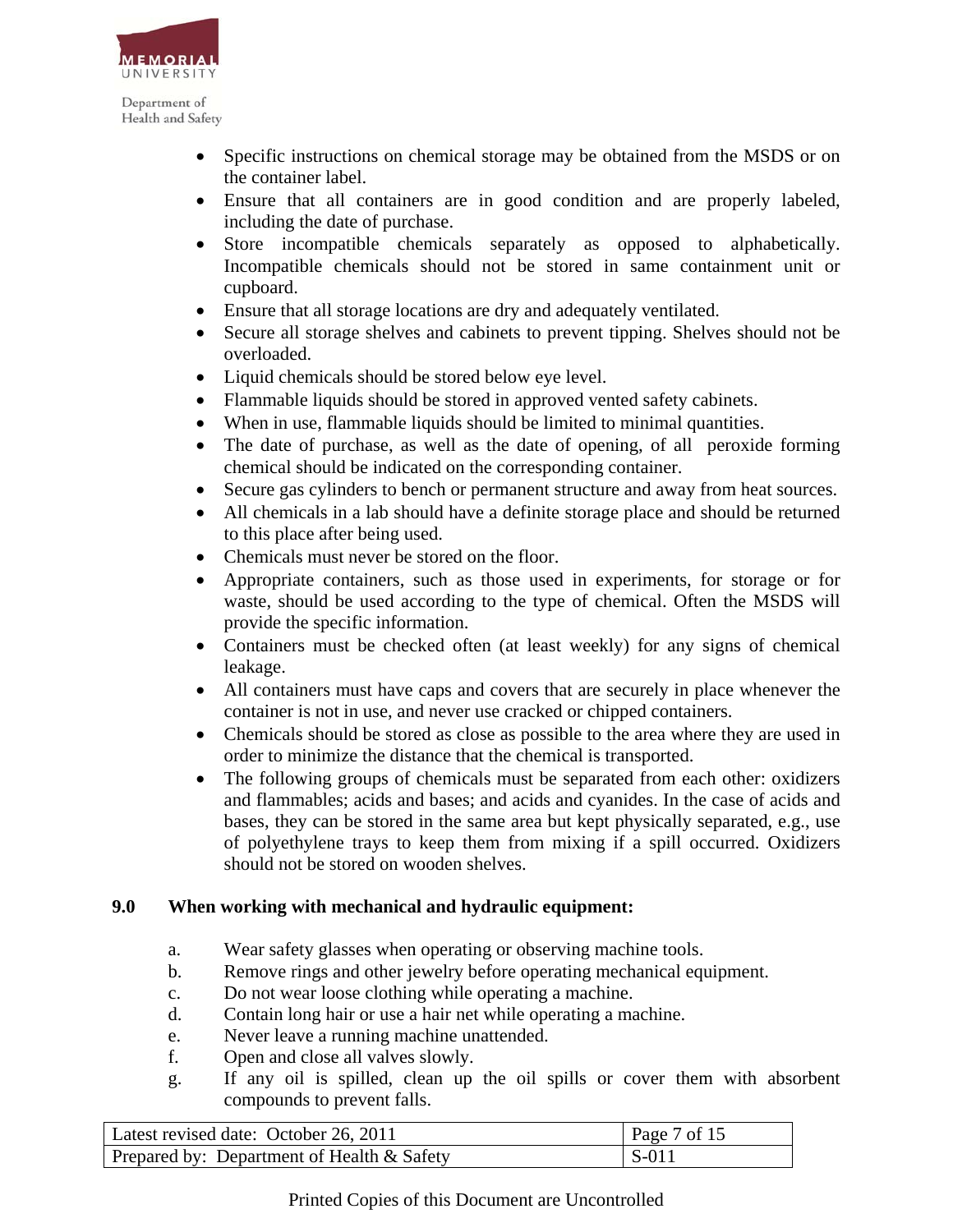

> h. When working with exhaust producing experiments, make sure that the room is adequately ventilated. Always, open windows and turn on vent hoods or fans.

## **10.0 When working with electrical equipment:**

- a. Use only instruments and power tools that have grounded (three-wire) power cords.
- b. Always shut off power before handling wiring.
- c. Keep shoes dry and avoid standing on metal or damp concrete to prevent yourself from becoming a low impedance path to ground.
- d. Never handle electrical instruments when your skin is wet.
- e. Never leave hot soldering irons unwatched.
- f. If a voltage reading is to be taken using a PC data acquisition system, use a multimeter to verify that the voltage is less than 10 V before connecting the source to the data acquisition system.

## **11.0 Children and Animals**

11.1 Children are not permitted in the laboratory. Also, animals not involved in experiments are not allowed in the laboratory.

#### **12.0 Responsibilities:**

#### **12.1 Lab Supervisor**

The supervisor of a laboratory has overall safety responsibility. Regular, formal safety and housekeeping inspections, utilizing a standard checklist, will be conducted by the supervisor with records of these inspections kept on file. The supervisor is responsible for the following prior to any work being performed by a new laboratory worker:

- Appropriate safety orientation be given to individuals when they are first assigned to a laboratory space;
- All laboratory workers attend the prescribed training provided by the Department of Health & Safety;
- Workers are aware of safety rules and follow them;
- Training on special or unusual hazards in non-routine work has been provided to laboratory workers. A record of this training should be kept on file;
- Adequate emergency equipment in proper working order is readily available;
- Facilities Management will be responsible for checking the same operation of eyewash, safety showers, and fire extinguishers in labs;
- Training in the use of laboratory specific emergency equipment and emergency response has been provided;
- An accident/incident investigation report is completed for every accident or incident which occurs in her/his lab. Examples include: accidents requiring first aid, spills, fires, explosions, and near misses (incidents);

| Latest revised date: October 26, 2011      | Page 8 of 15 |
|--------------------------------------------|--------------|
| Prepared by: Department of Health & Safety | $\mid$ S-01  |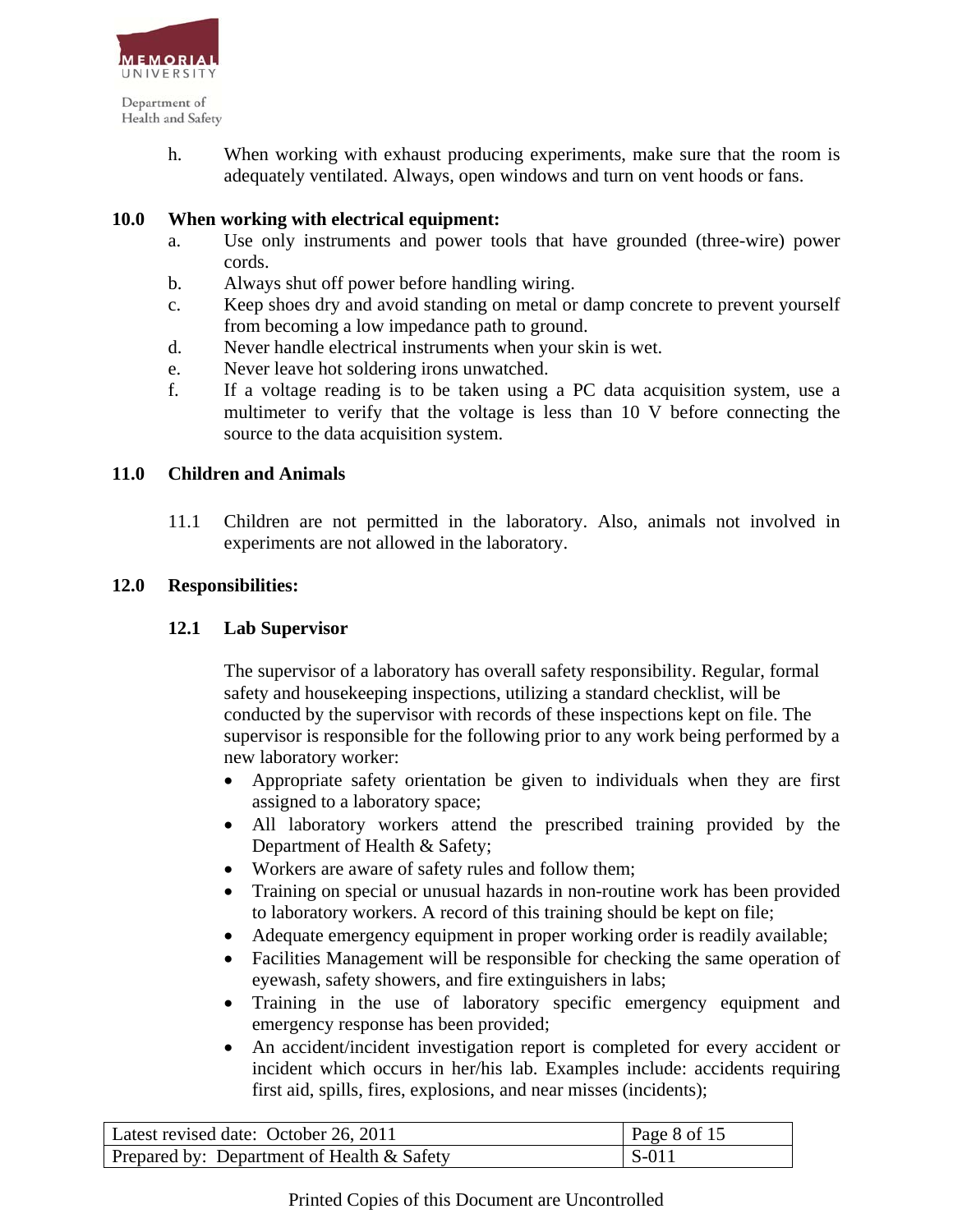

- An appropriate alternate is appointed as supervisor when the laboratory supervisor is absent;
- Appropriate cautionary signage be posted (in consultation with OHS); and
- Check for outdated MSDS sheets and ensure MSDS sheets are available for use by workers and/or students.

### **12.2 Laboratory Worker's Responsibilities**

Every laboratory worker is responsible for:

- Following all applicable safety rules and practices as outlined in this procedure and by the supervisor
- Wearing personal protective equipment according to instructions
- Reporting all accidents/incidents to the laboratory supervisor
- Reporting all unsafe conditions to the laboratory supervisor
- Completion of recommended occupational health screening programs as required by legislation
- Attending all applicable training courses offered by the Department of Health & Safety.

#### **13.0 Personal Protective Equipment**:

Appropriate PPE must be worn relative to the risks associated with the experiments being conducted in the lab.

- **13.1 Foot Protection**: Shoes must be worn at all times: sandals, high heel shoes, canvas toed shoes, clogs or sling-back shoes, as well as open-toed shoes should be avoided due to the danger of spillage of corrosive or irritating chemicals.
- **13.2 Head Protection**: Long hair should be tied back.
- **13.3 Lab coats**: Lab coats must be worn when working with chemicals to prevent contaminating regular clothing, and from spreading contamination outside the laboratory.
- **13.4 Hand Protection**: It is important to remember that skin contact is a potential source of chemical exposure and that hands are the area most in contact with chemicals. Therefore, precautions to protect yourself must be taken. Such precautionary steps include wearing gloves. Protective gloves come in a variety of types. It is important that the type best suited for your needs be chosen. You can refer to the appropriate MSDS for glove type according to your needs. Also, please note that different glove types have different chemical permeability; therefore, check with the manufacturer before choosing a specific glove type.

| Latest revised date: October 26, 2011      | $\vert$ Page 9 of 15 |
|--------------------------------------------|----------------------|
| Prepared by: Department of Health & Safety | $\mid$ S-011         |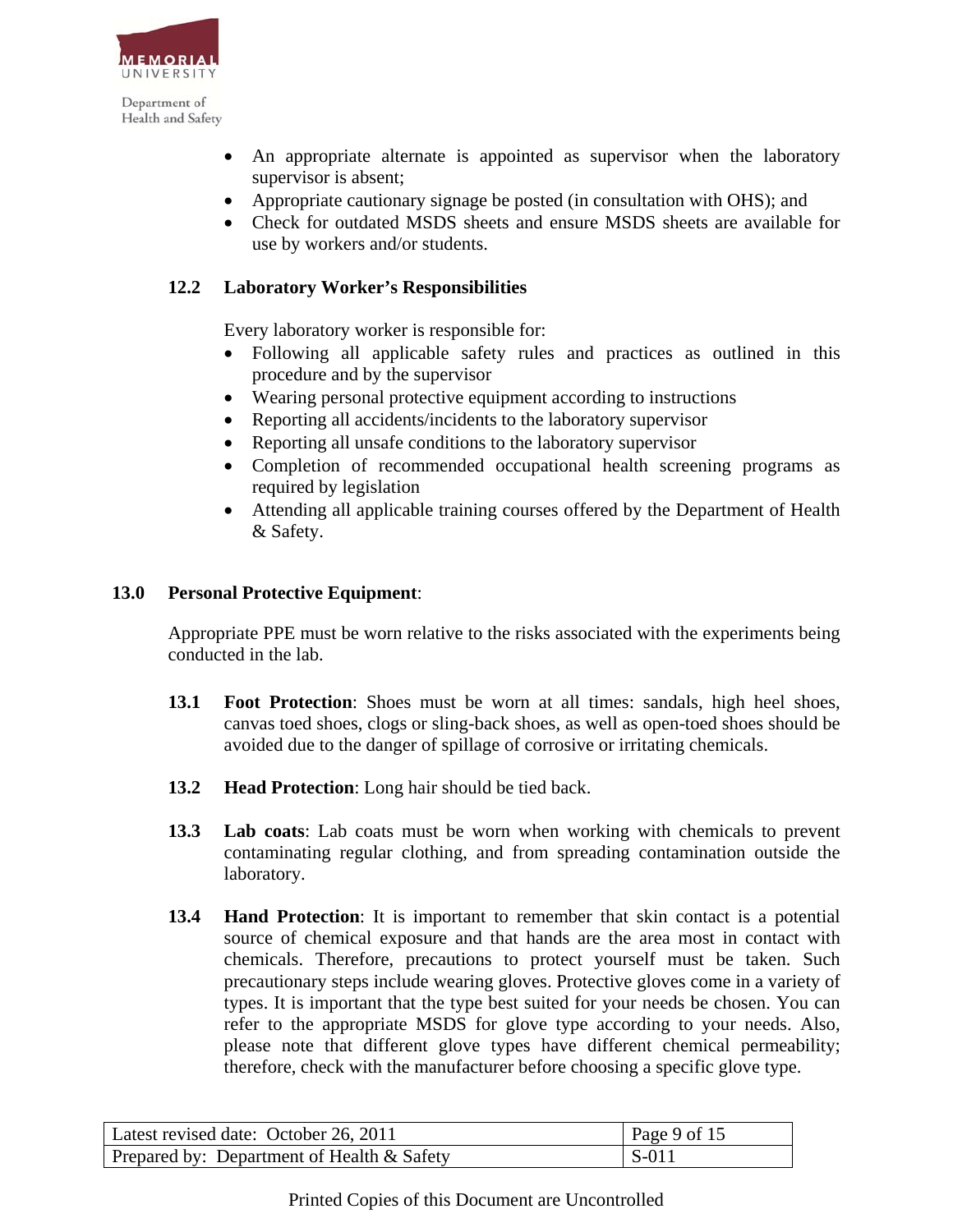

- Always inspect your gloves for discoloration, punctures, and tears. Rubber and plastic gloves can be checked by inflating with air and placing them in water. If air bubbles are formed, the gloves should immediately be discarded.
- Hot objects should be picked up with gloves made of heat-resistant materials (for example, leather) which should be kept near the vicinity of ovens. Rubber or plastic gloves should never be used to pick up hot objects. Very cold objects (such as liquid N2 or dry ice) should only be handled when wearing insulated gloves.
- Gloves should be changed often and removed before leaving the immediate work area in order to prevent contamination of oneself, equipment, work area, personal belongings, etc.
- To remove gloves, pull the cuff over the hand.

Latex disposable gloves are not recommended for use with chemicals.

# **13.5 Eye/Face Protection:**

To be effective, protective eyewear must be properly selected and fitted. Safety glasses, goggles, or full face shields must be worn when there is a danger of exposure to a chemical. All safety glasses, goggles, and face shields must meet the requirements of the Eye and Face Protection Standard CSA Z94.3. Safety and Environmental Services will be consulted in determining the most appropriate type of CSA approved protective eyewear, based on the identified risks and recommended protective eyewear in the CSA Selection Guide – Hazards and Recommended Protectors.

Visitors must also follow the eye protection procedure. If they do not provide their own protection, it is the laboratory's responsibility to provide adequate protection. After use, safety glasses/goggles should be cleaned prior to reuse. (See MUN procedure on Eye and Face Protection).

# **14.0 Contact lenses**

- 14.1 Current evidence indicates that the use of contact lenses in the workplace, on the whole, does not place the wearer at additional risk of eye injury. Situations in which the use of contact lenses have minimized or prevented injury far exceed those in which they might have increased or exacerbated injury. This has been attributed to some obvious advantages related to the use of contact lenses, including increased visual acuity and better fit of protective eyewear than with eyeglasses.
- 14.2 Concerns associated with an increased risk of eye injury due to chemical splash or the absorption and retention of gases and vapors by the contact lens materials have not been supported by scientific evidence or human experience. Although there are some chemicals that interact adversely with contact lens materials, there have been many more instances where the contact lenses have been shown to

| Latest revised date: October 26, 2011        | Page 10 of 15 |
|----------------------------------------------|---------------|
| Prepared by: Department of Health $&$ Safety | $S-011$       |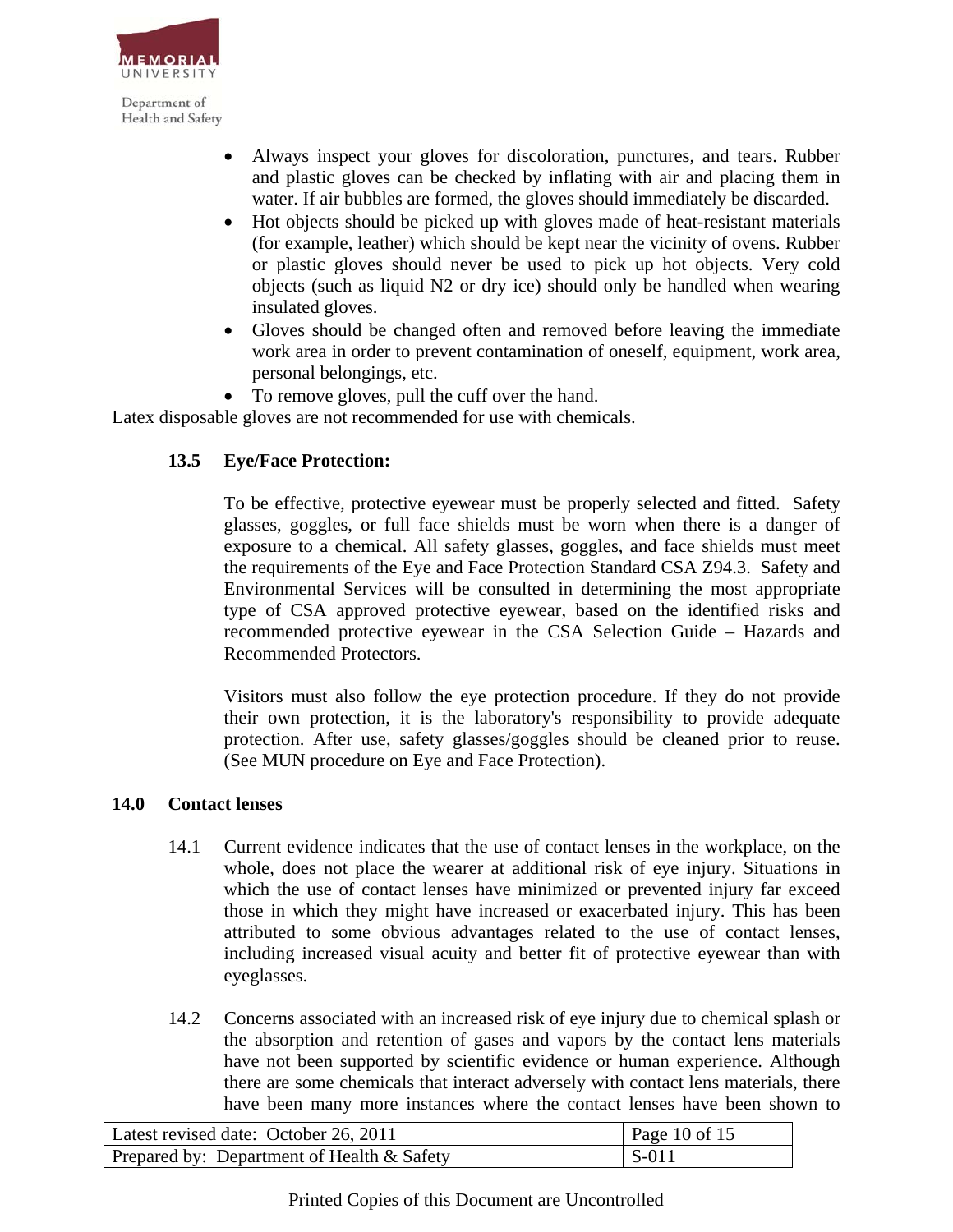

provide a barrier to chemicals. Based on existing evidence, it is reasonable to allow the use of contact lenses in certain chemical work environments. The decision of whether contact lenses will be worn in a specific lab will be a decision of the lab supervisor, in consultation with the Director of the Department of Health & Safety, based on the chemical hazards identified through an objective risk assessment and available guidelines on the use, or prohibited use, of wearing contact lenses while working with select chemicals.

14.3 Contact lenses are not protective devices and must be used only in conjunction with appropriate protective eyewear in eye hazard areas (e.g., safety glasses, splash goggles, or a full face shield must be worn in an environment where hazardous liquid chemicals are handled or used).

#### **15.0 "Sample" Laboratory Inspection Checklist**

(**Note**: Regular inspections are to be conducted and documented for all University laboratories. This 'sample' checklist is to be used as a guide in the development of labspecific checklists. Assistance is available from the Department of Health & Safety in the development of lab-specific checklists that ensure required regulatory considerations are incorporated into the checklist).

#### **Warning Signs and information**

- $\Box$  Are hazard posters effectively posted at lab entrances?
- $\Box$  Are all emergency and evacuation procedures prominently displayed?
- $\Box$  Are special symbols for radiation, biological or other hazards prominently posted?
- $\Box$  Is the lighting in the laboratory adequate and in good condition?
- $\Box$  Is the temperature in the laboratory well controlled?
- $\Box$  Are the personnel and students using the appropriate footwear, eye protection, laboratory coats, and gloves?
- $\Box$  Are there any water leaks, ceiling tiles removed or stained, wind draft, etc?
- $\Box$  Are the garbage bins being routinely emptied?
- $\Box$  Are the maintenance deficiencies reported to the Work Control Centre?
- $\Box$  Is the information on how to reach Maintenance/Building management posted?
- $\Box$  Are staff and students aware of appointed first-aiders?

#### **Safety Equipment**

- $\Box$  Are first aid kits in designated area properly stocked and with their respective lists inside?
- $\Box$  Is a list of current first aid certified personnel posted with or near the first aid kit?
- $\Box$  Have emergency numbers been posted on each phone?
- $\Box$  Are fire extinguishers located in designated area, accessible, and free from obstruction? Are extinguishers fully functional, labeled, and currently updated (e.g., year and date of last inspection indicated on tag)?

| Latest revised date: October 26, 2011        | Page 11 of 15 |
|----------------------------------------------|---------------|
| Prepared by: Department of Health $&$ Safety | $\vert$ S-011 |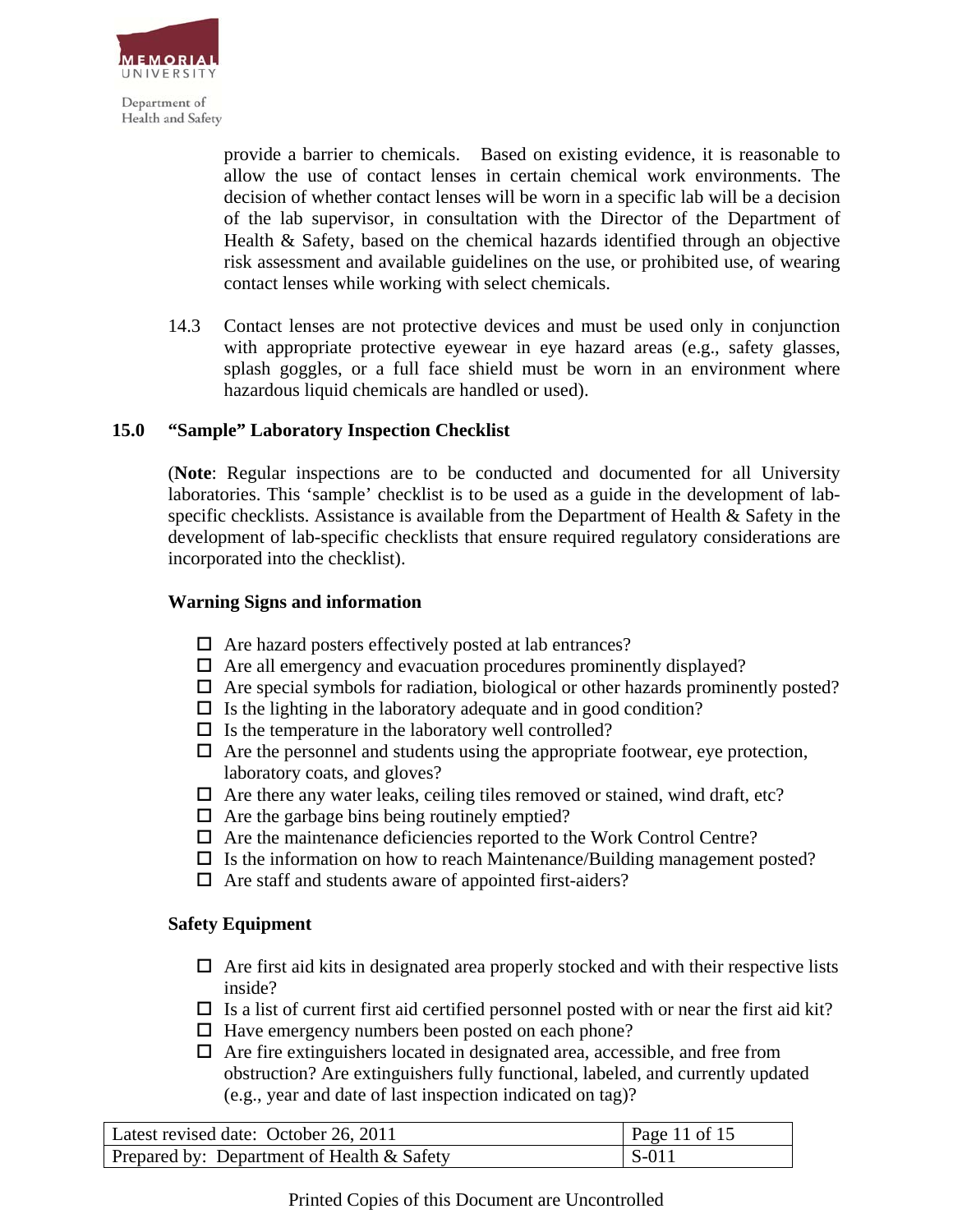

- $\Box$  Are safety showers and eye wash facilities accessible and free from obstruction?
- $\Box$  Are safety showers and eye wash facilities labelled and inspected periodically for proper function?
- $\Box$  Are fume hoods labeled, working properly, and have they been inspected within the last 12 months?
- $\Box$  Are fume hoods in good condition, sashes open and close, and glass intact?
- $\Box$  Are missing or deteriorating labels being replaced?
- $\Box$  Are emergency switches clearly identified for power and gas supply as well as easily accessible?
- $\Box$  Are compressed gas cylinders properly labeled and certified?
- $\Box$  Are the gas cylinders protected from external heat sources (at least 3m away) and stored in well protected, well vented, and dry location away from high combustible materials?
- $\Box$  Are gas cylinders properly secured in upright position and supported to a rigid structure of the laboratory?
- $\Box$  Are regulators, proper connections, and tubing in good condition?
- $\Box$  Are protective caps in place while gas cylinders are not in use nor connected for use?
- $\Box$  Are specialized trolleys available for moving gas cylinders?
- $\Box$  Are refrigerators and freezers not "explosion proof" or "explosion safe" labeled "No Flammables Allowed"?
- Are refrigerators and freezers labeled for "Chemical Use Only" and used accordingly?
- $\Box$  Are the interiors of refrigerators as well as freezers sound and free of chemical spills or contamination and with containers tightly closed?
- □ Are microwaves labeled for "Laboratory Use Only" and used accordingly?
- $\Box$  Are electric apparatus equipped with ground plugs or properly grounded?
- $\Box$  Are extension cords in good condition and those for temporary use only not overloaded? Are high voltage equipment labeled, grounded, and insulated?
- $\Box$  Are two prong appliances not within 2m radius or directly located above flammables or sinks?
- $\Box$  Are laboratory apparatus properly assembled and used in a safe manner?
- $\Box$  Is damaged glassware in use (broken, chipped)?
- $\Box$  Are bench tops clean and organized and environs maintained to eliminate harmful exposure or unsafe conditions?
- $\Box$  Are vacuum pump belt guards in place?
- $\Box$  Are the glass dewars wrapped or shielded?
- $\Box$  Are the glass desicators under vacuum stored in metal guards or shielded?

# **Chemical Safety**

- $\Box$  Is there an updated inventory of chemicals in the laboratory?
- $\Box$  Are the Material Safety Data Sheets available for all chemicals present in the laboratory? Are all chemicals dated upon receipt and all chemicals properly labeled according to WHMIS legislation?

| Latest revised date: October 26, 2011      | Page 12 of 15 |
|--------------------------------------------|---------------|
| Prepared by: Department of Health & Safety | $S-011$       |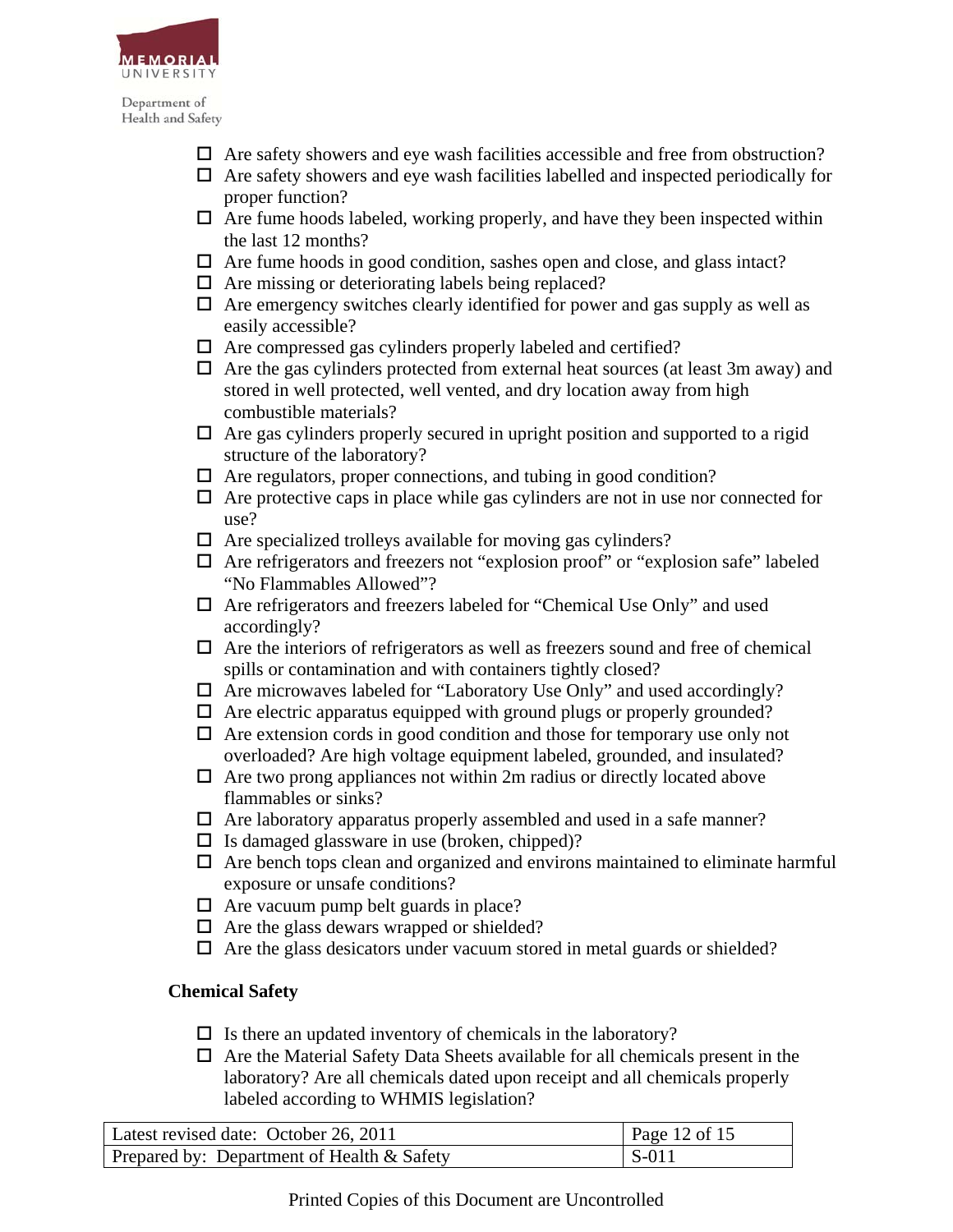

- $\Box$  Are all chemical containers well labeled, capped, and in good condition?
- $\Box$  Are all original products named with full chemical names and hazards clearly identified on labels (e.g., "Ethanol, Flammable") with no confusion or conflicting information?
- $\Box$  Are all containers of non-hazardous substances (e.g., distilled water) labeled explicitly to avoid confusion?
- $\Box$  Are synthesized, unnamed chemicals labeled by their reactants and possible products or by useful generic description and with their probable hazards?
- $\Box$  Are containers of stock solutions properly identified (e.g., buffers labeled and marked as "BUFFERS with specific pH")?

## **General Laboratory Storage**

- $\Box$  Are all chemicals stored correctly and segregated by hazard (e.g., organic from oxidizers, flammable from acids)?
- $\Box$  Are all chemicals stored according to compatibility and license requirement?
- $\Box$  Are poisons, drugs, carcinogens, etc. kept in locked storage?
- $\Box$  Are corrosive chemicals stored above "eye level"?
- $\Box$  Are chemicals on, above, or next to a desk?
- $\Box$  Are chemicals stored in completely separated storage room from gas cylinders?
- $\Box$  Are all storage refrigerators spark proof or explosion safe?
- $\Box$  Are cabinets used for storage of large quantity containers?
- $\Box$  Is there a security/restricted access to store area? Is fire suppression or fire protection available in the laboratory?
- $\Box$  Are flammables stored in combustible containers (e.g., nalgene)?
- $\Box$  Are there flammable liquid storage cabinets used and adequate for needs?
- $\Box$  Are highly flammable liquids stored away from sources of heat and ignition (including Bunsen burners in fume hoods)?
- $\Box$  Is ventilation sufficient to prevent build-up of offensive odours?
- $\Box$  Is there space to store 'street' clothes separate from lab clothes?

# **Hazardous Waste Disposal**

- $\Box$  Are approved methods of disposal for all chemicals in laboratory being used?
- $\Box$  Are there sufficient and appropriate waste containers in laboratory?
- $\Box$  Are the waste containers clearly labeled and the chemicals identified?
- $\Box$  Are the waste containers segregated by compatible storage group system and in secondary container(s)?
- $\Box$  Are waste containers sturdy, routinely inspected for leaks, and kept closed using tight-fitting closure?
- $\Box$  Are waste containers compatible with the chemical waste?

| Latest revised date: October 26, 2011      | Page 13 of 15                               |
|--------------------------------------------|---------------------------------------------|
| Prepared by: Department of Health & Safety | $\vert$ S-01 <sup><math>\prime</math></sup> |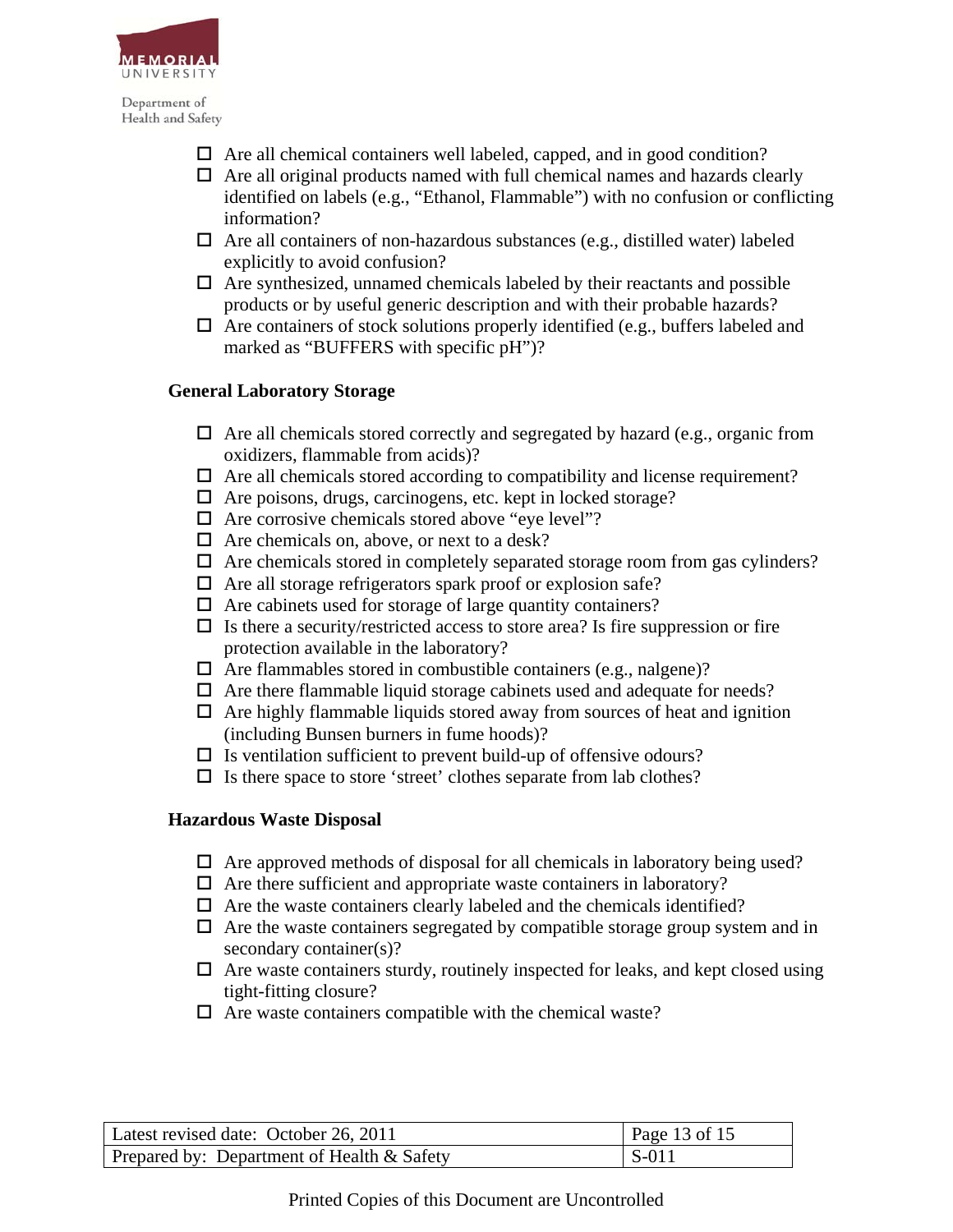

### **Prevention**

- $\Box$  Is there an appropriate secondary containment to prevent spread of a major spill?
- $\Box$  Are spill procedures, supplies, and decontaminant materials available where needed?
- $\Box$  Is safety equipment available for use?
- $\Box$  Are chemicals with exposure limits being monitored?
- $\square$  Does the laboratory have appropriate ventilation for the type of chemicals in use?

## **Training**

- $\Box$  Are personnel and students aware of the procedures in place for use of high-risk chemicals?
- $\Box$  Are personnel and students familiar with spill cleanup requirements for their chemicals?
- $\Box$  Are personnel and students familiarized with potential hazards and good laboratory safety practices?

## **General biohazard safety**

- $\Box$  Are safe work practices in place for laboratory techniques including minimization of aerosols? Are cleaning procedures established for normal cleaning and emergency spill?
- $\Box$  Are autoclave procedures available for disinfection?
- $\Box$  Is biohazard waste treated before disposal?
- $\Box$  Are biohazard waste containers rigid, properly labeled, and with lids?
- $\Box$  Are biohazard waste containers used properly where needed (e.g., autoclave, bags, sharps containers, etc)?
- $\Box$  Are staff aware of established decontamination procedures?
- $\Box$  Have all laboratory personnel and students been provided with information on appropriate vaccination?
- $\Box$  Is specialized personal protective equipment available for use by the laboratory personnel and students?
- $\Box$  Are biological cabinets certified?

# **Ionizing Radiation**

- $\Box$  Are areas designated for specific radiation procedures/works and appropriately registered?
- $\Box$  Is radiation monitoring and detection equipment readily available and calibrated?
- $\Box$  Is contamination monitoring being done?
- $\Box$  Are appropriate personnel and/or area monitoring procedures adopted?
- $\square$  Is adequate and sufficient shielding material/equipment provided?
- $\Box$  Are radioactive materials securely stored according to regulations?
- $\Box$  Is radioactive waste securely stored and disposed of according to procedures?

| Latest revised date: October 26, 2011      | Page 14 of 15           |
|--------------------------------------------|-------------------------|
| Prepared by: Department of Health & Safety | $\mathsf{S}\text{-}011$ |